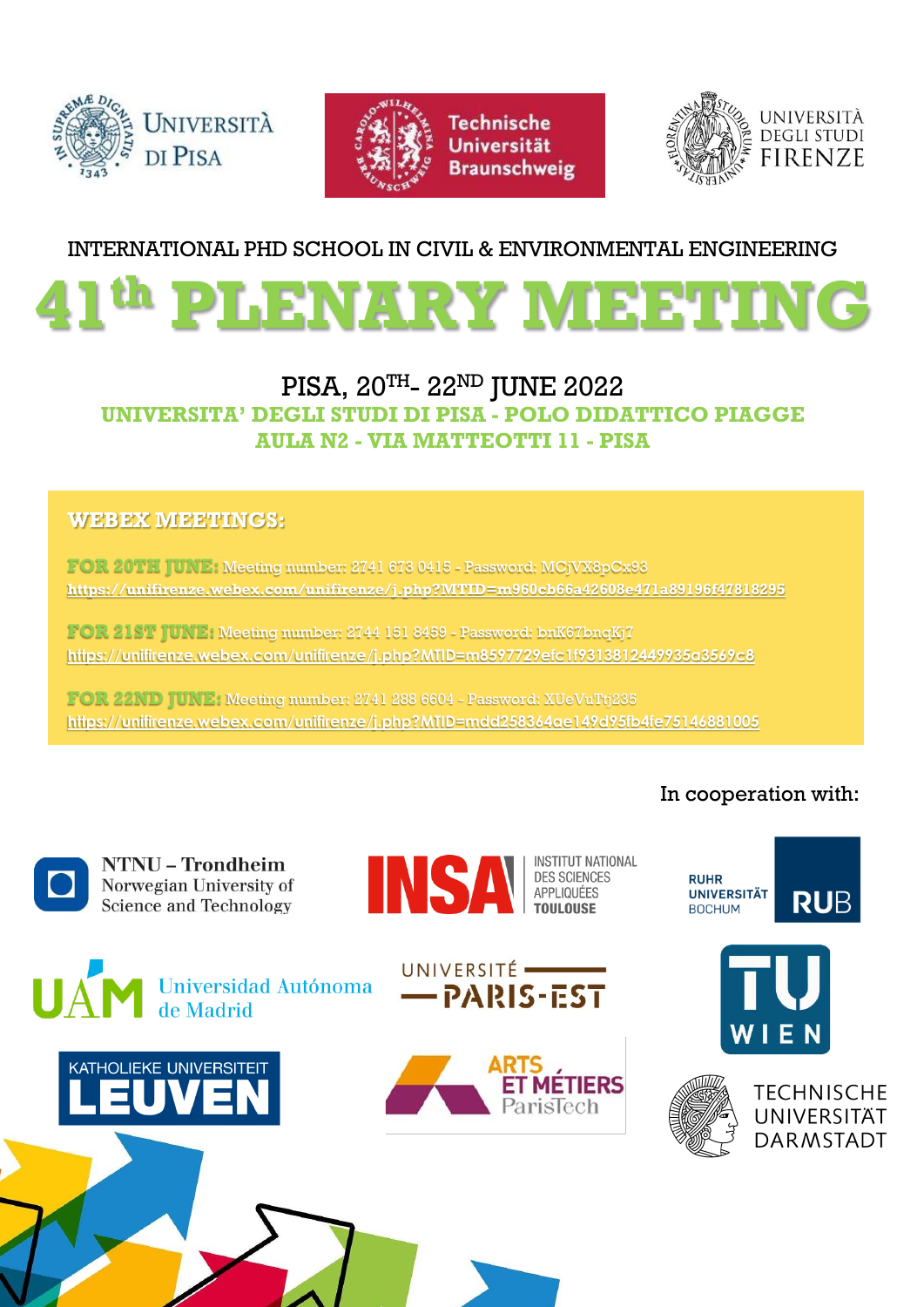# **MONDAY JUNE 20TH**

LINK WEBEX: [HTTPS://UNIFIRENZE.WEBEX.COM/UNIFIRENZE/J.PHP?MTID=M960CB66A42608E471A89196F47818295](https://unifirenze.webex.com/unifirenze/j.php?MTID=m960cb66a42608e471a89196f47818295)

# **09:00 Opening of the meeting** *Chair: Luca Solari, Massimo Losa and Klaus Thiele*

## **09:30 Examination Niccolò Barni**

XXXIV Cycle - Co-tutelle with Norwegian University of Science and Technology Trondheim – Norway "Nonlinear buffeting response of suspension bridges considering time-variant self-excited forces" Supervisors: **Claudio Mannini** Unifi, **Massimiliano Gioffrè** Unipg, **Ole Andre Øiseth** NTNU *11:00 Private Committee Meeting*

# **11:00 Examination Benedetta Pagliaccia**

XXXIV Cycle - Co-tutelle with INSA Toulouse - France "Insights on the recovery, characterization and valorization of Extracellular Polymeric substances (EPS) from granular sludge applied in innovative wastewater treatment systems" Supervisors: **Claudio Lubello** and **Tommaso Lotti** Unifi, **Etienne Paul** and **Yolaine Bessiere** INSA Toulouse *12:30 Private Committee Meeting*

# **12:30 Presentations by enrolled students**

#### *Chair: Luca Salvatori*

- **Alessandro Mei** XXXV cycle - Joint title with TU Braunschweig - Germany (15 min) - **Carlo Vienni** XXXV cycle - Joint title with TU Braunschweig - Germany (15 min) - **Andrea Geppetti** XXXV Cycle - Co-tutelle with RUHR-Universität Bochum - Germany (15 min)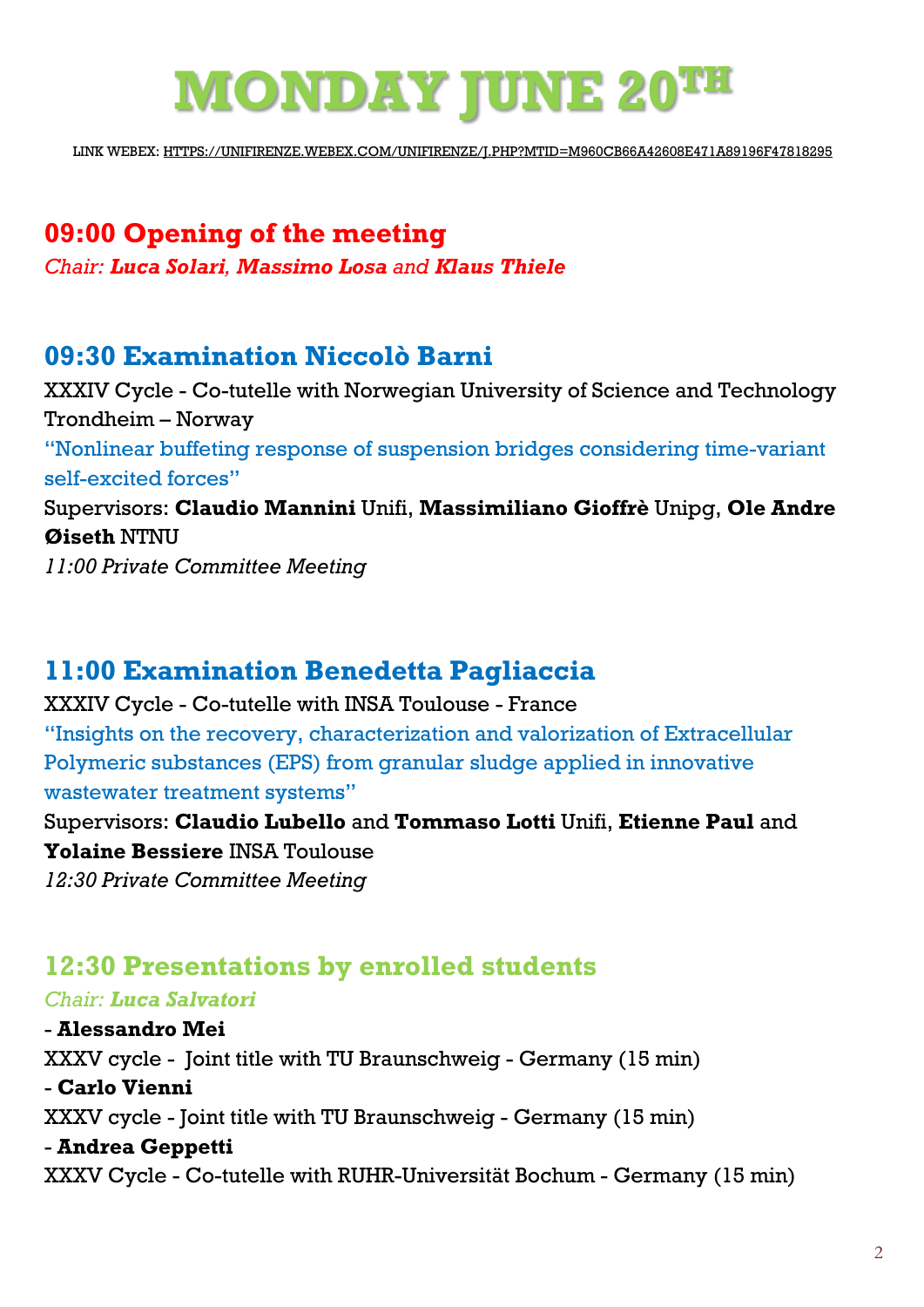#### - **Melissa Fabiola Yozy Kepdib**

XXXVII cycle (5 min)

## **13:30-14:30 Lunch Break**

## **14:30 Examination Giulio Ferri**

XXXIV Cycle - Co-tutelle with RUHR-Universität Bochum - Germany "Platform and moorings optimization procedures for large Floating Offshore Wind Turbines"

Supervisors: **Claudio Borri** and **Enzo Marino** Unifi, **Ruedriger Hoeffer** RUB *16:00 Private Committee Meeting*

## **16:00 Examination Gemma Mannarino**

XXXIV Cycle - Co-tutelle with Universidad Autonoma de Madrid - Spain "Application of hydrothermal carbonization for sewage sludge and food waste valorization"

Supervisors: **Riccardo Gori** Unifi, **Angel Fernandez Mohedano** UAM *17:30 Private Committee Meeting*

## **17:30 Presentations by enrolled students**

#### *Chair: Enzo Marino*

- **Neri Banti** XXXVI cycle - Co-tutelle with Bialystock Technical University (10 min) - **Mathias Helhe** XXXVII cycle - Visiting PhD Student from TU Braunschweig (5 min) - **Fernando J. Ávila Cruces** XXXV cycle - Visiting PhD Student from Universidad de Granada (15 min) - **Gerardo Arcangelo Pacillo** XXXVI cycle - Joint title with TU Braunschweig - Germany (10 min) - **Niccolò Bruschi** XXXVI cycle - Joint title with TU Braunschweig - Germany (10 min) - **Neyu Chen** XXXVI cycle - Visiting PhD Student from Tongji University - China (10 min) - **Fengying Wu** XXXVII cycle - Visiting PhD Student from Tongji University - China (5 min) - **Mahtab Shiravi** XXXVII cycle (5 min) - **Diego Ignesti**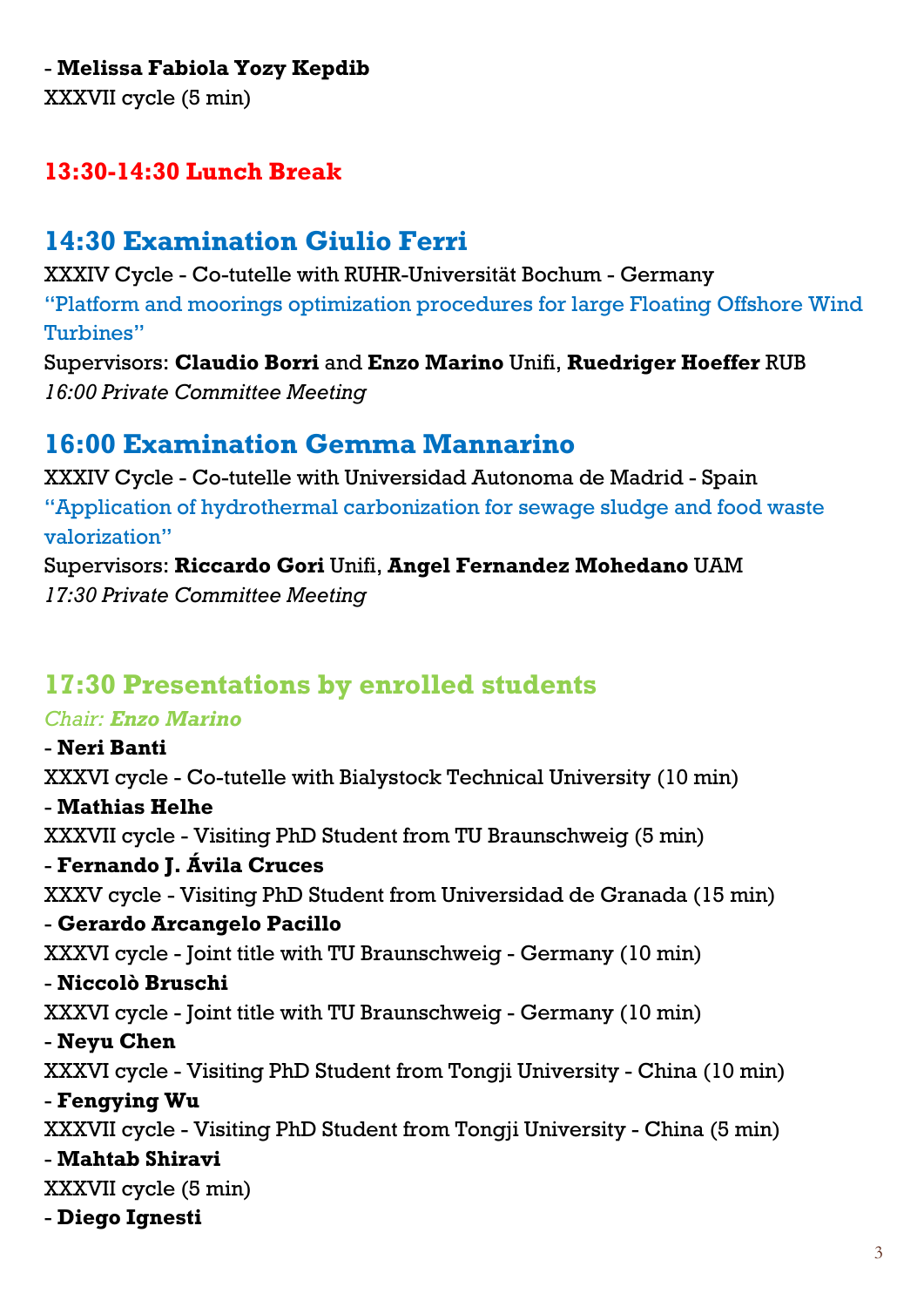XXXVII cycle - Co-tutelle with Universität der Bundeswehr München (5 min) - **Hamid Kazemi Moghadam**

XXXVII cycle - Co-tutelle with Universität der Bundeswehr München (5 min)

# **18:50 Proclamation Niccolò Barni, Benedetta Pagliaccia, Giulio Ferri, Gemma Mannarino**

#### *Chair: Claudio Lubello*

Live streaming on YouTube: https://youtu.be/IztgiOgw1DE

**19:15 End of the Meeting**

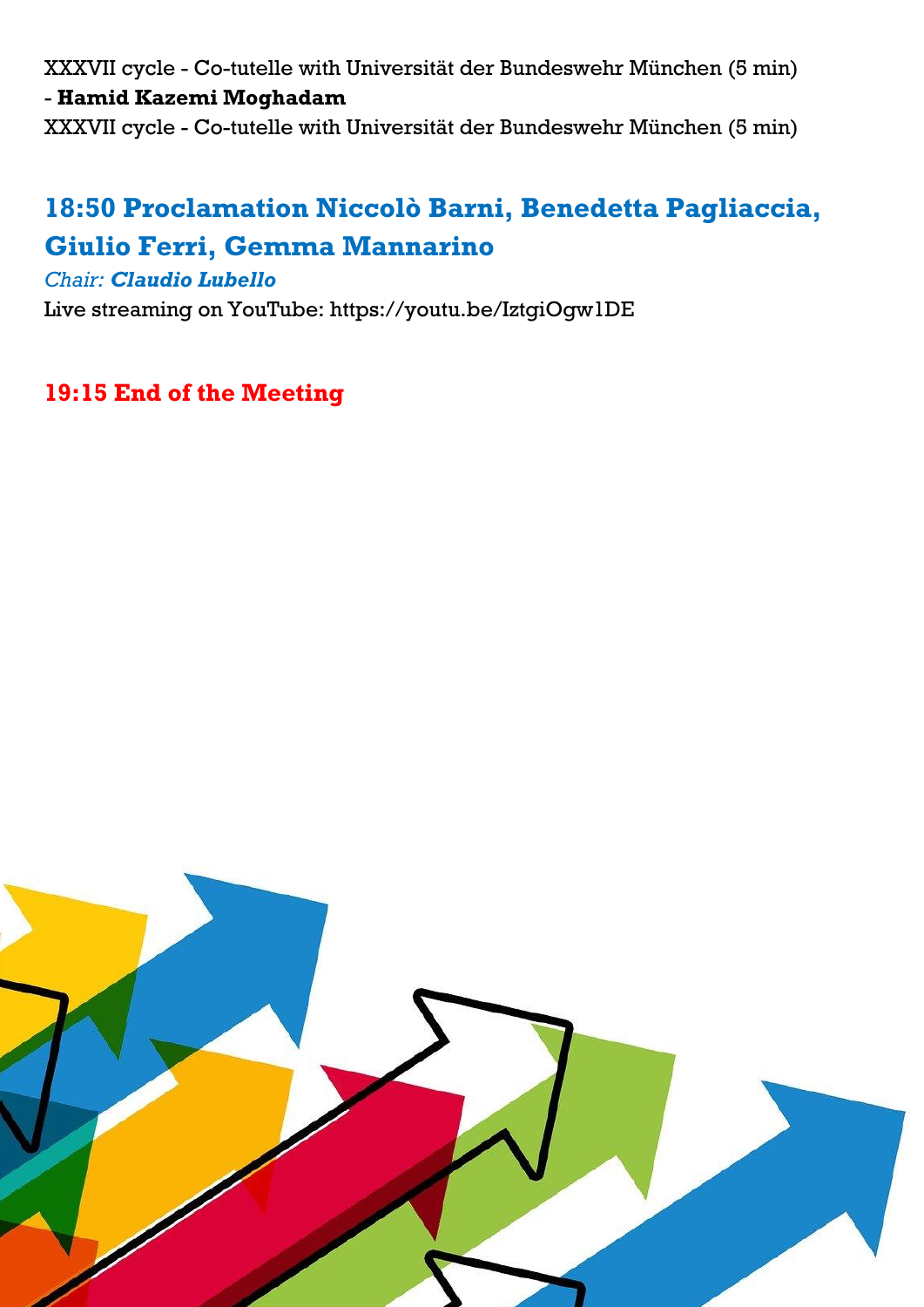# **TUESDAY 21ST JUNE**

LINK WEBEX: [HTTPS://UNIFIRENZE.WEBEX.COM/UNIFIRENZE/J.PHP?MTID=M8597729EFC1F9313812449935A3569C8](https://unifirenze.webex.com/unifirenze/j.php?MTID=m8597729efc1f9313812449935a3569c8)

#### **09:00 Examination Francesco Barsi**

XXXIV Cycle - Co-tutelle with Université Paris Est - France "Safety assessment of non-axisymmetric masonry domes subjected to vertical and horizontal loads by limit analysis methods" Supervisors: **Stefano Bennati** and **Riccardo Barsotti** Unipi, **Thierry Ciblac** ENSAPM

*10:30 Private Committee Meeting*

## **10:30 Examination Paolo Filippucci**

XXXIV Cycle - Co-tutelle with Technical University Wien - Austria "High-resolution remote sensing for rainfall and river discharge estimation" Supervisors: **Carla Saltalippi** Unipg, **Wolfgang Wagner** TU Wien *12:00 Private Committee Meeting*

## **12:00 Examination Michela Torti**

XXXIV Cycle - Joint title with TU Braunschweig – Germany "Life cycle cost analysis of road bridges equipped with structural health monitoring systems" Supervisors: **Filippo Ubertini** and **Ilaria Venanzi** Unipg, **Martin Empelmann** and **Sara Javidmehr** TU Braunschweig *13:30 Private Committee Meeting*

#### **13:30-14:30 Lunch Break**

## **14:30 Examination Sara Modanesi**

XXXIV Cycle - Co-tutelle with KU Leuven – Belgium

"Innovative Use of Earth Observation and Land Surface Modeling for Tracking the Effects of Irrigation on the Terrestrial Water Cycle"

Supervisors: **Renato Morbidelli** Unipg, **Gabrielle De Lannoy** and **Michel Bechtold** KU Leuven *16:00 Private Committee Meeting*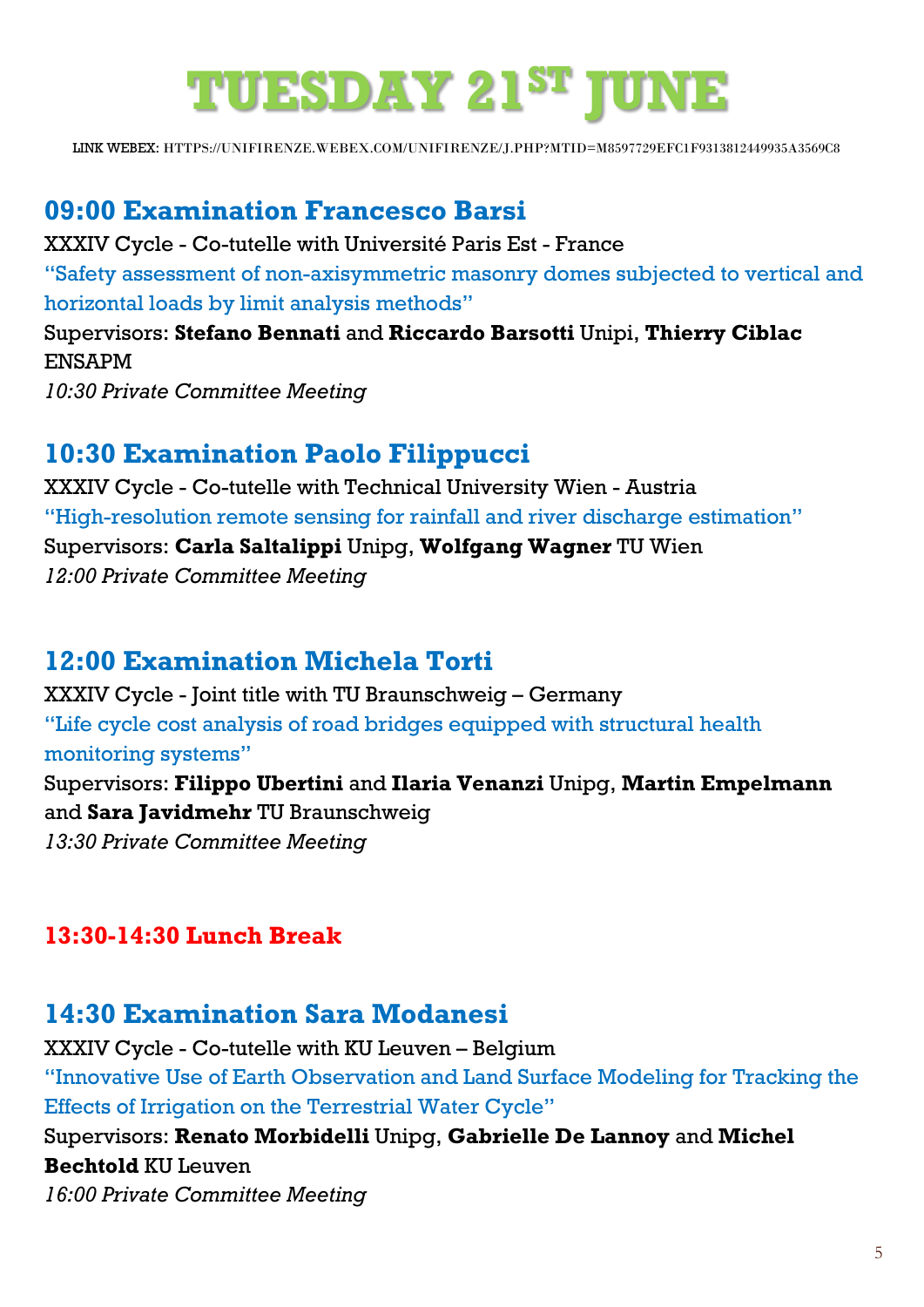# **16:00 Examination Valeria Croce**

XXXIV Cycle - Co-tutelle with ENSAM ParisTech Aix-en-Provence – France "Semantic annotation transfer and retrieval for architectural heritage. A methodological system combining Artificial Intelligence, H-BIM and collaborative reality-based annotation platforms."

Supervisors: **Gabriella Caroti** Unipi, **Philippe Veron** ENSAM Paris-Tech *17:30 Private Committee Meeting*

## **17:30 Presentations by enrolled students**

#### *Chair: Silvia Caprili*

- **Daman Mohsen** XXXVI cycle - Co-tutelle with NUI Galway - Ireland (10 min) - **Mohammadreza Mohaseb Karimlou** XXXVII cycle (5 min) - **Gonzalo De Léon** XXXV Cycle - Co-tutelle with Université de Nantes - France (15 min) - **Lorenzo Brocchini** XXXVII cycle (5 min) - **Antonella Cosentino** XXXV cycle - Co-tutelle with Gent University - Belgium (15 min) - **Isabella Mazzatura** XXXVI cycle - Co-tutelle with Universitat Politècnica de Catalunya (10 min) - **Simone Celati** XXXVII cycle - Co-tutelle with Universitat Politècnica de Catalunya (5 min) - **Federica Del Carlo** XXXVII cycle - Co-tutelle with Universitat Politècnica de Catalunya (5 min)

# **18:45 Proclamation Francesco Barsi, Paolo Filippucci, Michela Torti, Sara Modanesi, Valeria Croce**

*Chair: Carla Saltalippi*

Live streaming on YouTube:<https://youtu.be/sQYM30O2LaI> **19:15 End of the Meeting**

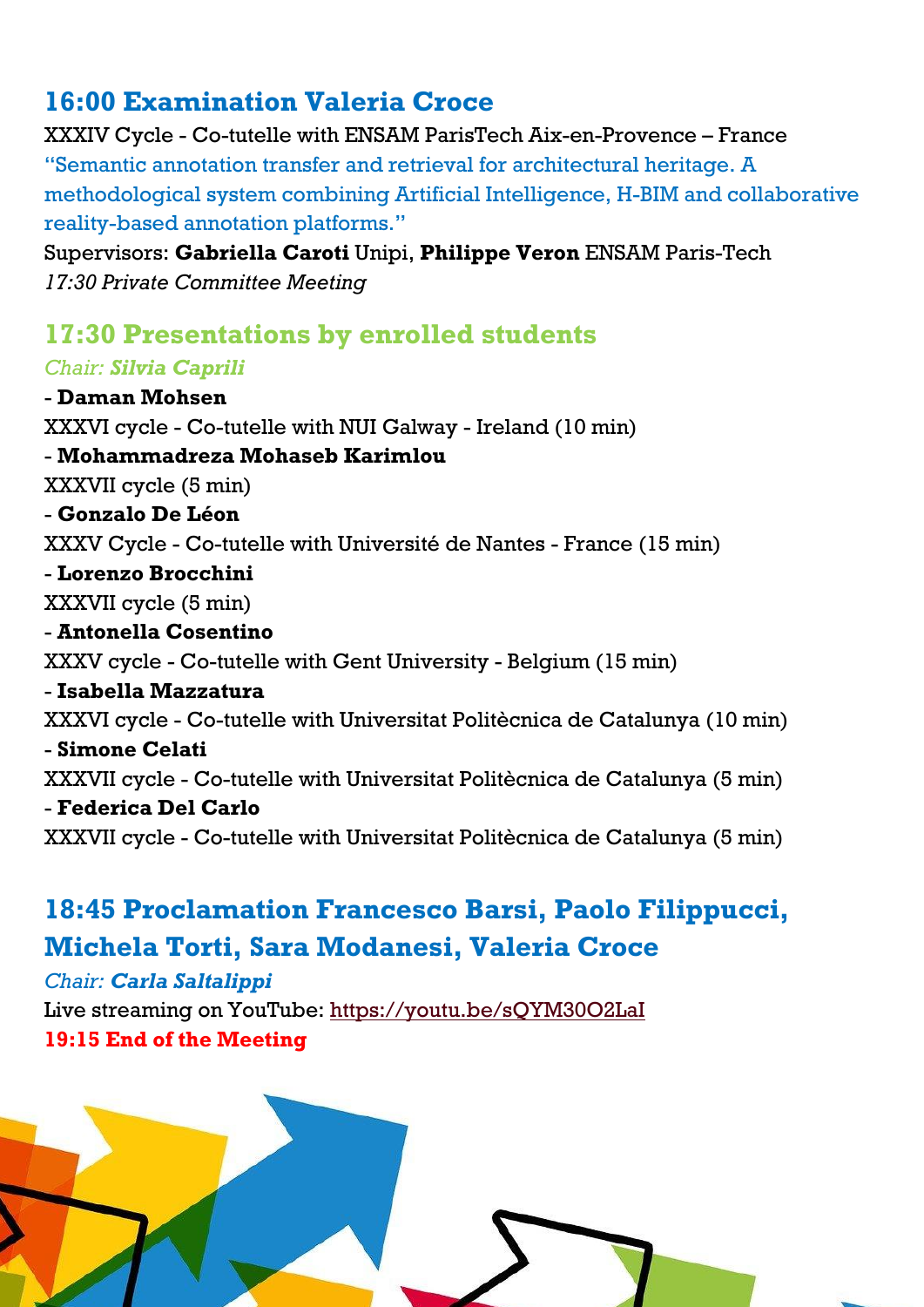# **WEDNESDAY 22ND JUNE**

LINK WEBEX: [HTTPS://UNIFIRENZE.WEBEX.COM/UNIFIRENZE/J.PHP?MTID=MDD258364AE149D95FB4FE75146881005](https://unifirenze.webex.com/unifirenze/j.php?MTID=mdd258364ae149d95fb4fe75146881005)

## **09:15 Examination Andrea Paliotto**

XXXIV Cycle - Co-tutelle with Technical University of Darmstadt – Germany "Development of a Human Factors Evaluation Procedure for Network-wide Road Safety Assessments" Supervisors: **Lorenzo Domenichini** and **Francesca La Torre** Unifi, **J. Stefan Bald** 

#### **TU Darmstadt**

*10:30 Private Committee Meeting*

## **10:45 Presentations by enrolled students**

#### *Chair: Lorenzo Cappietti*

- **Giada Artini** XXXV Cycle - Joint title with TU Braunschweig - Germany (15 min) - **Mirco Mancini** XXXVII cycle (5 min) - **Daniele Martuscelli** XXXVII cycle – Co-tutelle with University of Copenhagen – Danmark (5 min) - **Zihan Liu** XXXVI cycle - Joint title with TU Braunschweig - Germany (10 min) - **Marco De Simone** XXXVII cycle (5 min) - **Jerome El Jeitany** XXXVII cycle (5 min)

## **11:30 Examination Nicholas Fiorentini**

XXXIV Cycle - Joint title with TU Braunschweig - Germany "Intelligent solutions for supporting decision-making processes in road management: A general framework accounting for environment, road serviceability, and user's safety"

Supervisors: **Massimo Losa** Unipi, **Markus Gerke** TU Braunshweig *13:00 Private Committee Meeting*

## **13:00-14:30 Lunch Break**